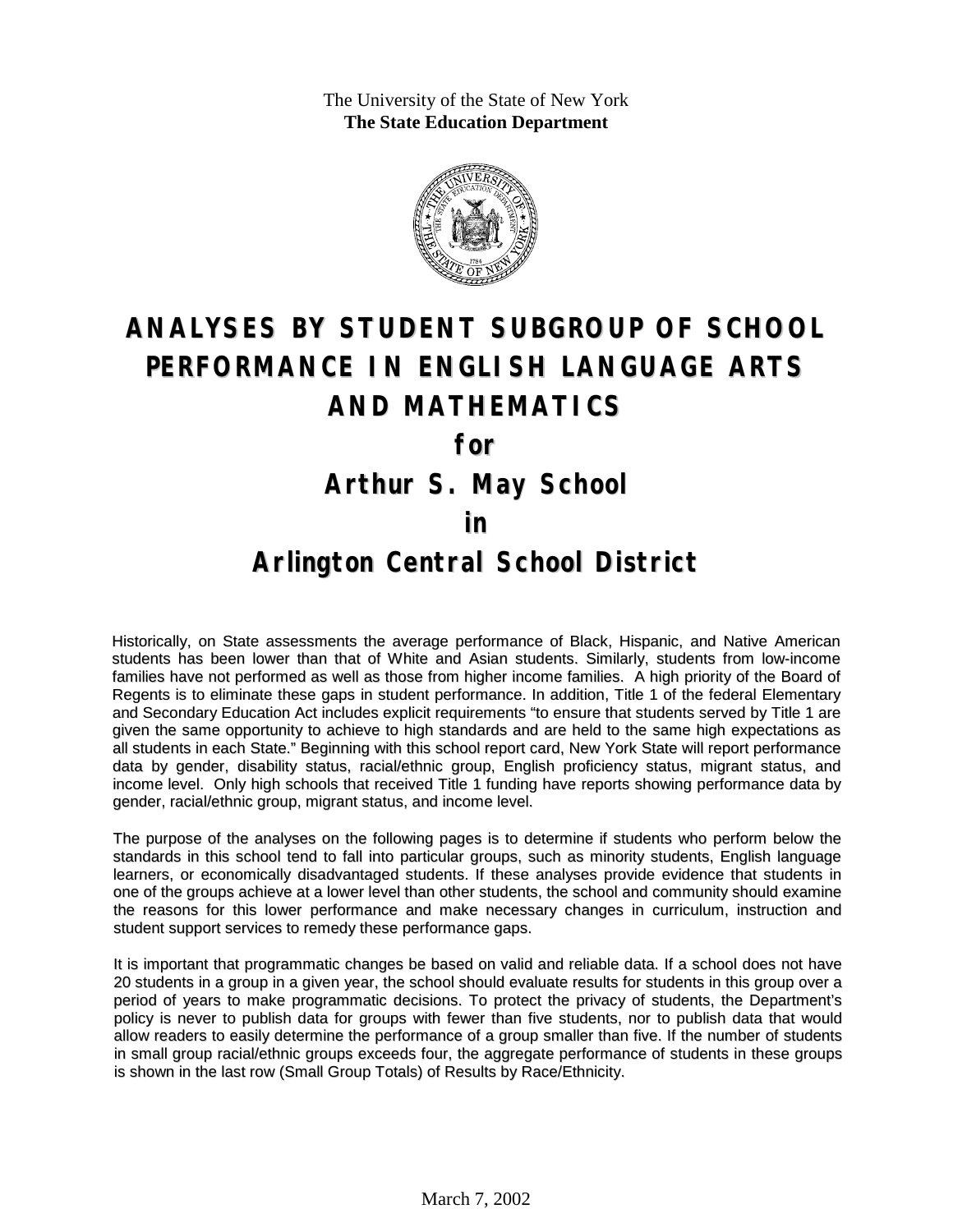## **Elementary English Language Arts**

A description of the performance levels and summary results for all general-education students and all students with disabilities can be found in the *Overview* of the New York State Report Card.

| <b>Student Subgroup</b>                  | <b>Counts of Students</b> |              |                             |                |                |                  |              |       | <b>Percentages</b>           |                  |
|------------------------------------------|---------------------------|--------------|-----------------------------|----------------|----------------|------------------|--------------|-------|------------------------------|------------------|
|                                          | <b>Not Tested</b>         |              |                             | <b>Tested</b>  |                |                  |              |       | of Tested<br><b>Students</b> |                  |
|                                          | <b>ALT</b>                | <b>ELL</b>   | No<br>Valid<br><b>Score</b> | Level<br>1     | Level<br>2     | Level<br>3       | Level<br>4   | Total | Level<br>$2 - 4$             | Level<br>$3 - 4$ |
| Results by Race/Ethnicity                |                           |              |                             |                |                |                  |              |       |                              |                  |
| American Indian/Alaskan<br><b>Native</b> | $\mathbf 0$               | 0            | $\pmb{0}$                   | $\pmb{0}$      | 0              | 0                | 0            | 0     | 0%                           | 0%               |
| <b>Black</b>                             | $\mathbf{1}$              | 0            | 0                           | 0              | 3              | 8                | 0            | 11    | 100%                         | 73%              |
| Hispanic                                 | 0                         | $\mathbf{1}$ | $\pmb{0}$                   | s              | $\mathsf{s}$   | $\mathbf S$      | s            | 3     | $\mathbf s$                  | s                |
| Asian or Pacific Islander                | 1                         | 0            | 0                           | s              | s              | s                | s            | 5     | s                            | s                |
| White                                    | $\mathbf 0$               | 0            | 0                           | 2              | 15             | 31               | 15           | 63    | 97%                          | 73%              |
| Total                                    | $\mathbf{2}$              | $\mathbf{1}$ | $\pmb{0}$                   | 2              | 22             | 42               | 16           | 82    | 98%                          | 71%              |
| Small Group Totals (s)                   | $\mathbf{1}$              | 1            | 0                           | 0              | $\overline{4}$ | 3                | 1            | 8     | 100%                         | 50%              |
| Results by Gender                        |                           |              |                             |                |                |                  |              |       |                              |                  |
| Female                                   | $\mathbf 0$               | $\mathbf{1}$ | $\pmb{0}$                   | 1              | 8              | 20               | 11           | 40    | 98%                          | 78%              |
| Male                                     | 2                         | 0            | $\mathbf 0$                 | 1              | 14             | 22               | 5            | 42    | 98%                          | 64%              |
| Total                                    | $\mathbf{2}$              | $\mathbf{1}$ | 0                           | 2              | 22             | 42               | 16           | 82    | 98%                          | 71%              |
| Results by English Proficiency Status    |                           |              |                             |                |                |                  |              |       |                              |                  |
| <b>English Proficient</b>                | $\overline{c}$            | 0            | $\pmb{0}$                   | 2              | 22             | 42               | 16           | 82    | 98%                          | 71%              |
| <b>Limited English Proficient</b>        | $\mathbf 0$               | $\mathbf{1}$ | $\pmb{0}$                   | $\pmb{0}$      | 0              | $\boldsymbol{0}$ | $\pmb{0}$    | 0     | 0%                           | 0%               |
| Total                                    | 2                         | $\mathbf{1}$ | 0                           | 2              | 22             | 42               | 16           | 82    | 98%                          | 71%              |
| Results by Income Level                  |                           |              |                             |                |                |                  |              |       |                              |                  |
| Economically<br>Disadvantaged            | $\mathbf 0$               | 1            | $\mathbf 0$                 | 2              | 9              | 5                | $\mathbf{1}$ | 17    | 88%                          | 35%              |
| Not Disadvantaged                        | 2                         | 0            | 0                           | 0              | 13             | 37               | 15           | 65    | 100%                         | 80%              |
| Total                                    | 2                         | $\mathbf{1}$ | $\pmb{0}$                   | 2              | 22             | 42               | 16           | 82    | 98%                          | 71%              |
| Results by Migrant Status                |                           |              |                             |                |                |                  |              |       |                              |                  |
| <b>Migrant Family</b>                    | 0                         | 0            | $\pmb{0}$                   | 0              | 0              | $\mathbf 0$      | 0            | 0     | 0%                           | 0%               |
| Not Migrant Family                       | $\overline{2}$            | $\mathbf{1}$ | $\pmb{0}$                   | $\overline{2}$ | 22             | 42               | 16           | 82    | 98%                          | 71%              |
| Total                                    | 2                         | $\mathbf{1}$ | $\pmb{0}$                   | $\overline{2}$ | 22             | 42               | 16           | 82    | 98%                          | 71%              |

**Note. ALT** designates severely disabled students eligible for the New York State Alternate Assessment; **ELL** designates English language learners eligible for an alternative assessment of proficiency in reading English; and **No Valid Score** designates students who did not receive a valid test score because of absence from all or part of the test or because the test was administered under nonstandard conditions.